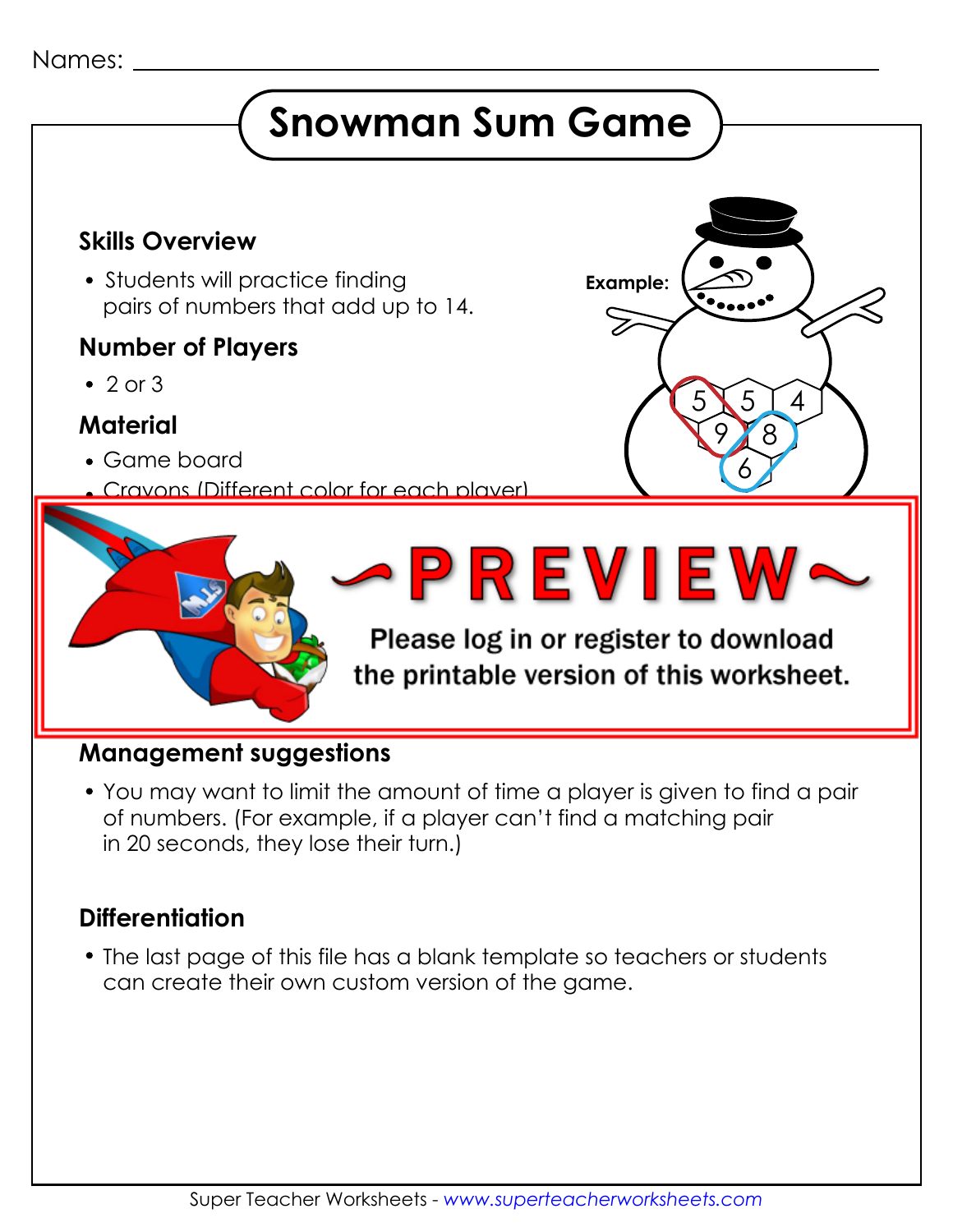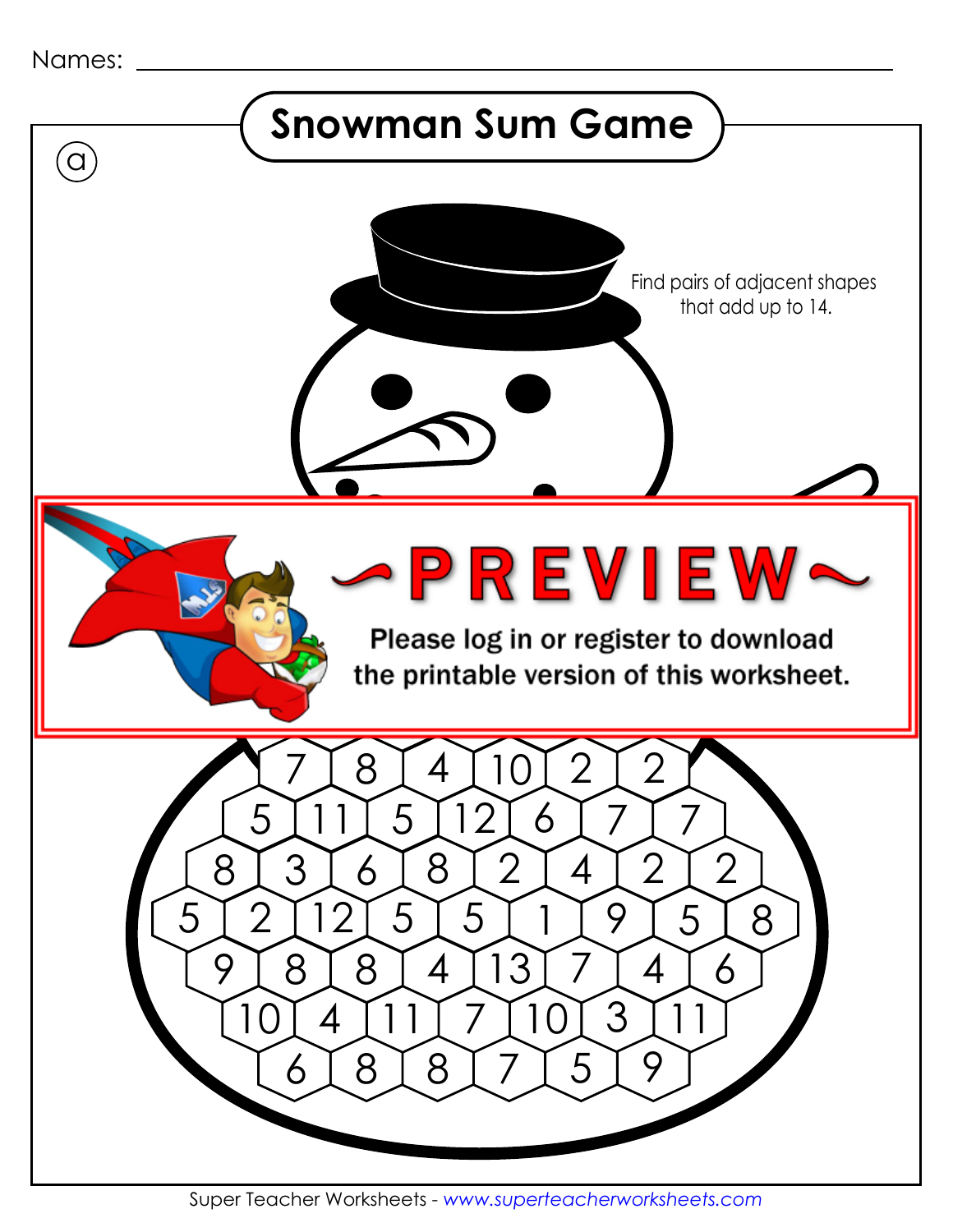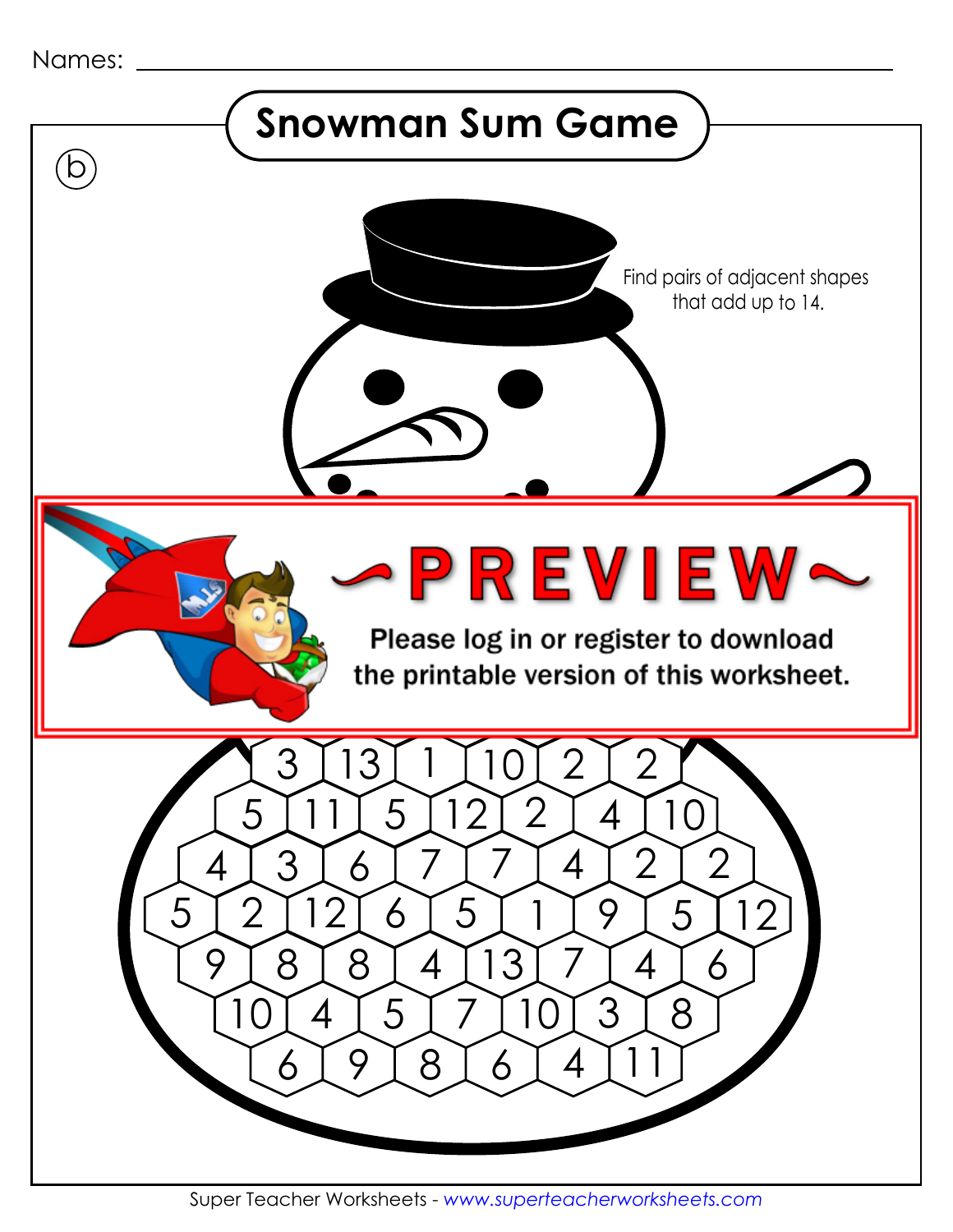| Names: |  |
|--------|--|
|--------|--|



Super Teacher Worksheets - *www.superteacherworksheets.com*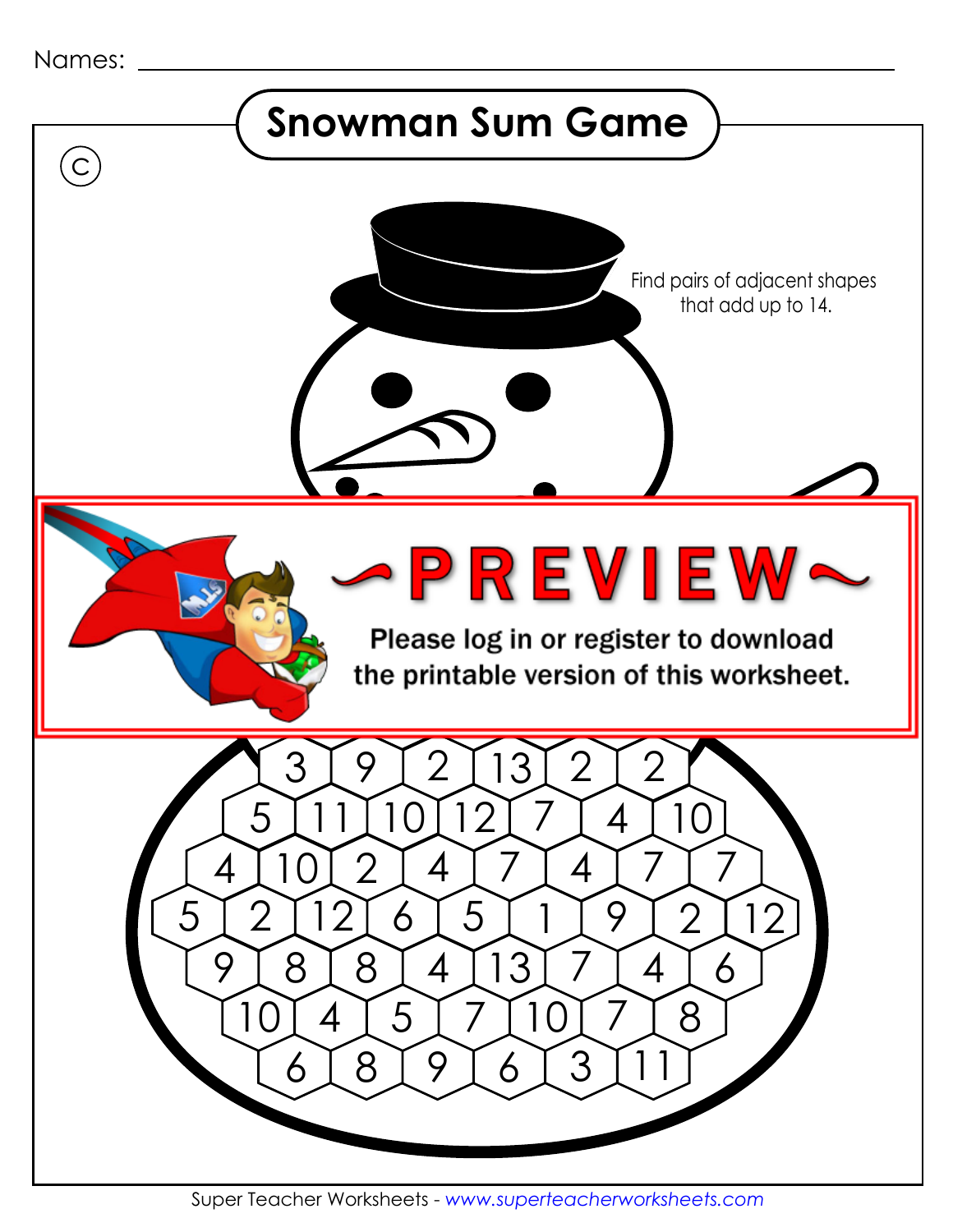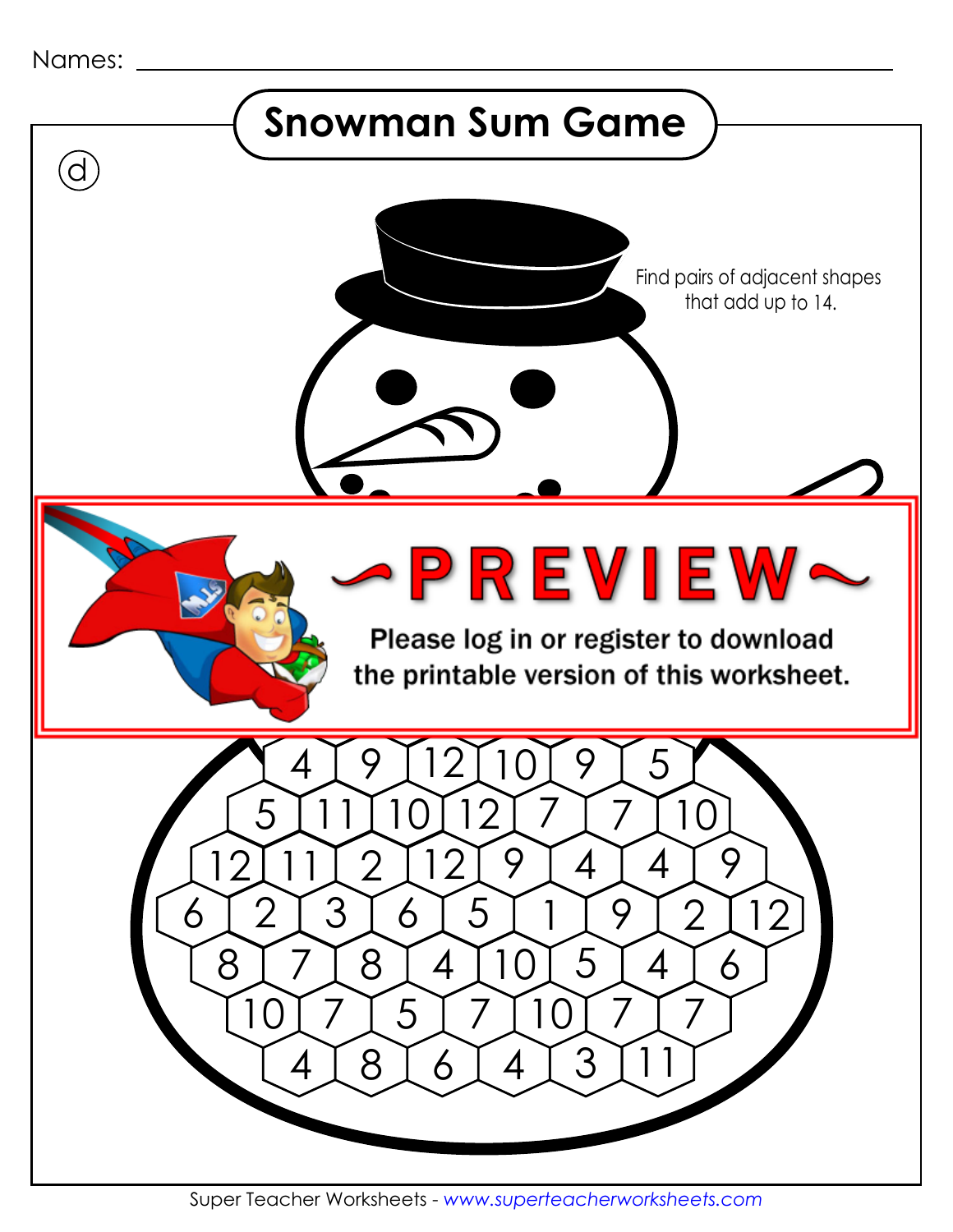### **ANSWER KEY**

# **Snowman Sum Game**



Super Teacher Worksheets - *www.superteacherworksheets.com*